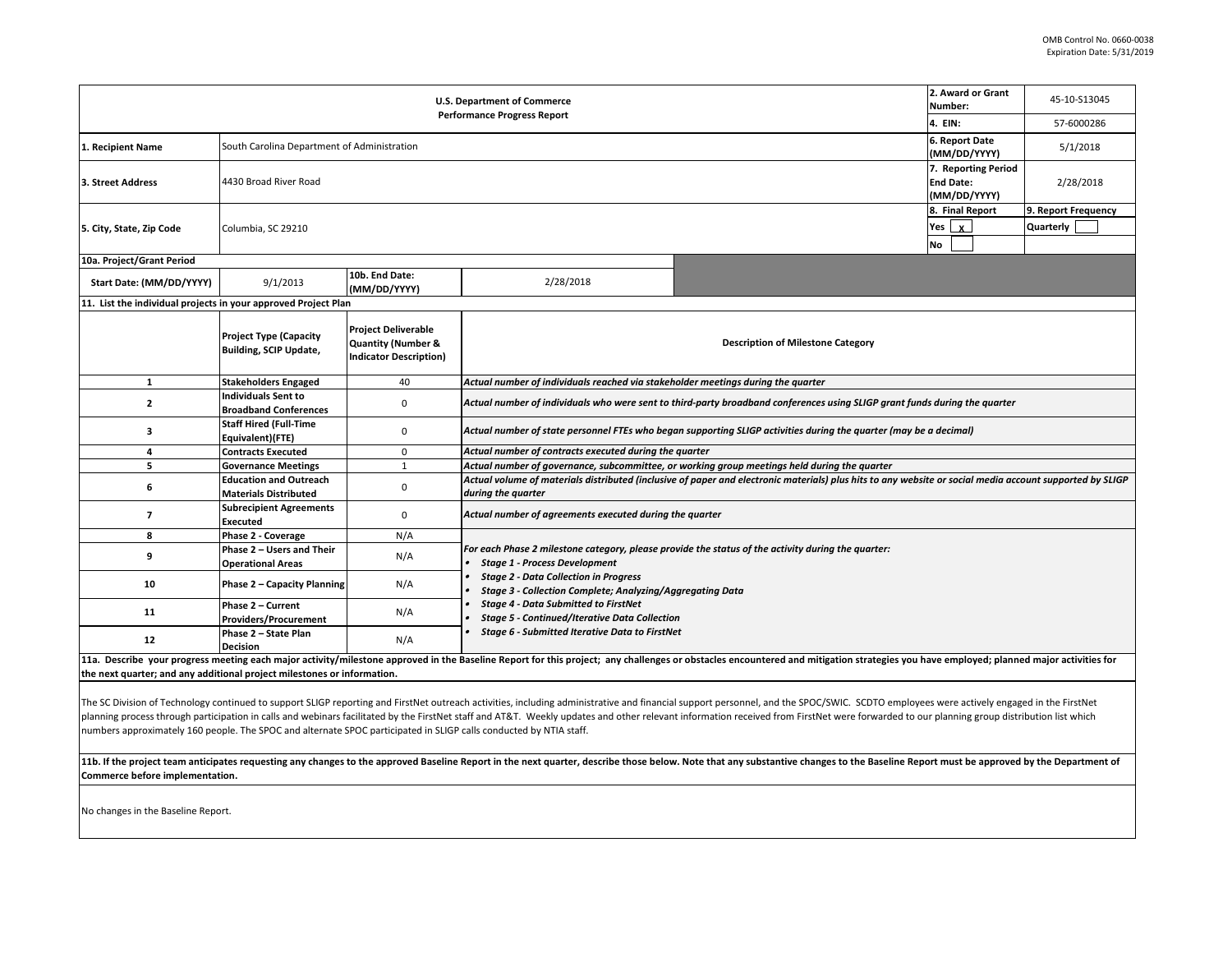#### **11c. Provide any other information that would be useful to NTIA as it assesses this project's progress.**

Our work during this reporting period focused on remaining plugged into workshops, webinars and conference calls. We remained actively engaged with Federal, state and local organizations and associations including FirstNet NASCIO, NASTD, RECCWG, NCSWIC and Region IV RECCWG. Our weekly email distribution of FirstNet activities includes representatives from all of South Carolina's public safety disciplines associations and their respective sta

### **11d. Describe any success stories or best practices you have identified. Please be as specific as possible.**

No success stories or best practices were identified in this reporting period.

## **12. Personnel**

## **12a. If the project is not fully staffed, describe how any lack of staffing may impact the project's time line and when the project will be fully staffed.**

The project was not fully staffed, and was assisted by the personnel identified in item #12b.

## **12b. Staffing Table -** *Please include all staff that have contributed time to the project. Please do not remove individuals from this table.*

| <b>Job Title</b>         | FTE% | <b>Project (s) Assigned</b>                                                                                                         |           |
|--------------------------|------|-------------------------------------------------------------------------------------------------------------------------------------|-----------|
| SWIC / SPOC              | 0.5  | Provide oversight of all SLIGP project activities                                                                                   | No change |
| Administrative Assistant | 0.5  | Provide administrative support for grant management, governance meetings, and outreach activities                                   | No change |
| <b>Finance Assistant</b> | 0.25 | Provide support for budget management, procurement, and processing invoices                                                         | No change |
| Alternate SPOC           | 0.25 | Provide additional oversight of all SLIGP project activities. (Prexisting staffing but revised PPR as a result of NTIA site visit.) | No change |
|                          |      |                                                                                                                                     |           |

### **13. Subcontracts (Vendors and/or Subrecipients)**

**13a. Subcontracts Table – Include all subcontractors. The totals from this table must equal the "Subcontracts Total" in Question 14f.**

| Name | <b>Subcontract Purpose</b>                                                                                         | Type<br>(Vendor/Subrec.) | RFP/RFQ Issued (Y/N) | Contract<br>Executed<br>(Y/N) | <b>Start Date</b> | <b>End Date</b> | <b>Total Federal Funds</b><br>Allocated | <b>Total Matching Funds</b><br>Allocated |
|------|--------------------------------------------------------------------------------------------------------------------|--------------------------|----------------------|-------------------------------|-------------------|-----------------|-----------------------------------------|------------------------------------------|
| N/A  | N/A                                                                                                                | N/A                      |                      |                               | N/A               | N/A             | \$0.00                                  | \$0.00                                   |
| N/A  | N/A                                                                                                                | N/A                      |                      |                               | N/A               | N/A             | \$0.00                                  | \$0.00                                   |
| N/A  | N/A                                                                                                                | N/A                      |                      |                               | N/A               | N/A             | \$0.00                                  | \$0.00                                   |
| N/A  | N/A                                                                                                                | N/A                      |                      |                               | N/A               | N/A             | \$0.00                                  | \$0.00                                   |
|      | 13b. Describe any challenges encountered with vendors and/or subrecipients.                                        |                          |                      |                               |                   |                 |                                         |                                          |
|      | N/A. No vendors and/or sub-recipients were part of the FirstNet implementation planning process in South Carolina. |                          |                      |                               |                   |                 |                                         |                                          |